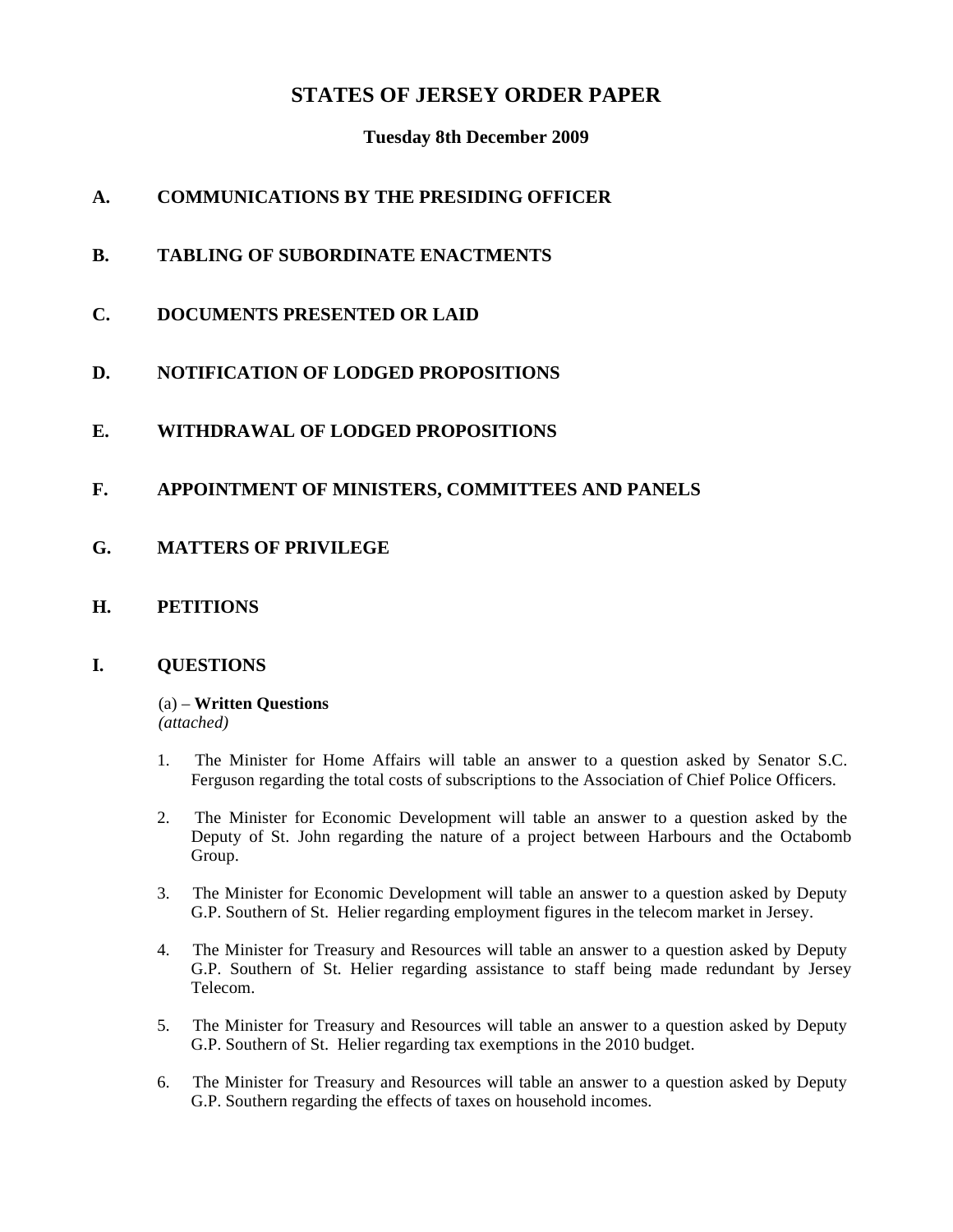- 7. The Minister for Treasury and Resources will table an answer to a question asked by Deputy G.P. Southern of St. Helier regarding increasing tax yield from 1.1.(k) residents.
- 8. The Minister for Economic Development will table an answer to a question asked by Deputy M.R. Higgins of St. Helier regarding monthly levels of banking lending.
- 9. The Minister for Economic Development will table an answer to a question asked by Deputy M.R. Higgins of St. Helier regarding the establishment of an informal bankers forum.
- 10. The Minister for Home Affairs will table an answer to a question asked by Deputy M.R. Higgins of St. Helier regarding the discipline and sickness records of police officers.
- 11. The Minister for Home Affairs will table an answer to a question asked by Deputy M.R. Higgins of St. Helier regarding criminal records and DNA data bases.
- 12. The Minister for Treasury and Resources will table an answer to a question asked by Deputy M.R. Higgins of St. Helier regarding the impact of the new Zero Ten tax regime.
- 13. The Chief Minister will table an answer to a question asked by Deputy M. Tadier of St. Brelade regarding forging trade links with other governments.
- 14. The Minister for Education, Sport and Culture will table an answer to a question asked by Deputy M. Tadier of St. Brelade regarding Jersey Norman French speakers.
- 15. The Minister for Economic Development will table an answer to a question asked by Deputy M. Tadier of St. Brelade regarding cost of promotional trips to Asia.
- 16. The Minister for Transport and Technical Services will table an answer to a question asked by Deputy M. Tadier regarding bus services and access to the bus station.

#### **(b) – Oral Questions**

(120 minutes)

1. The Deputy of Grouville will ask the following question of the Minister for Treasury and Resources –

 "With Jersey Telecom proposing to reduce its workforce by 25%, will the Minister, as representative of the shareholder, advise Members if, to his knowledge, it is the intention of JT to reduce existing service levels by a similar amount?"

2. Deputy G.P. Southern of St. Helier will ask the following question of the Minister for Planning and Environment –

 "Will the Minister inform members what steps, if any, he will take to amend the content of the on-line North of Town Masterplan consultation which does not present any options for the Millennium Town Park (that is with or without building on Gas Place and Talman sites) and presents a picture with maximum building on the site."

3. The Deputy of St. Martin will ask the following question of the Minister for Planning and Environment –

 "Will the Minister advise Members whether the Planning Department has a policy relating to the camouflaging of unsightly structures, and, if so, give details?"

4. Deputy R.G. Le Hérissier of St. Saviour will ask the following question of the Minister for Health and Social Services–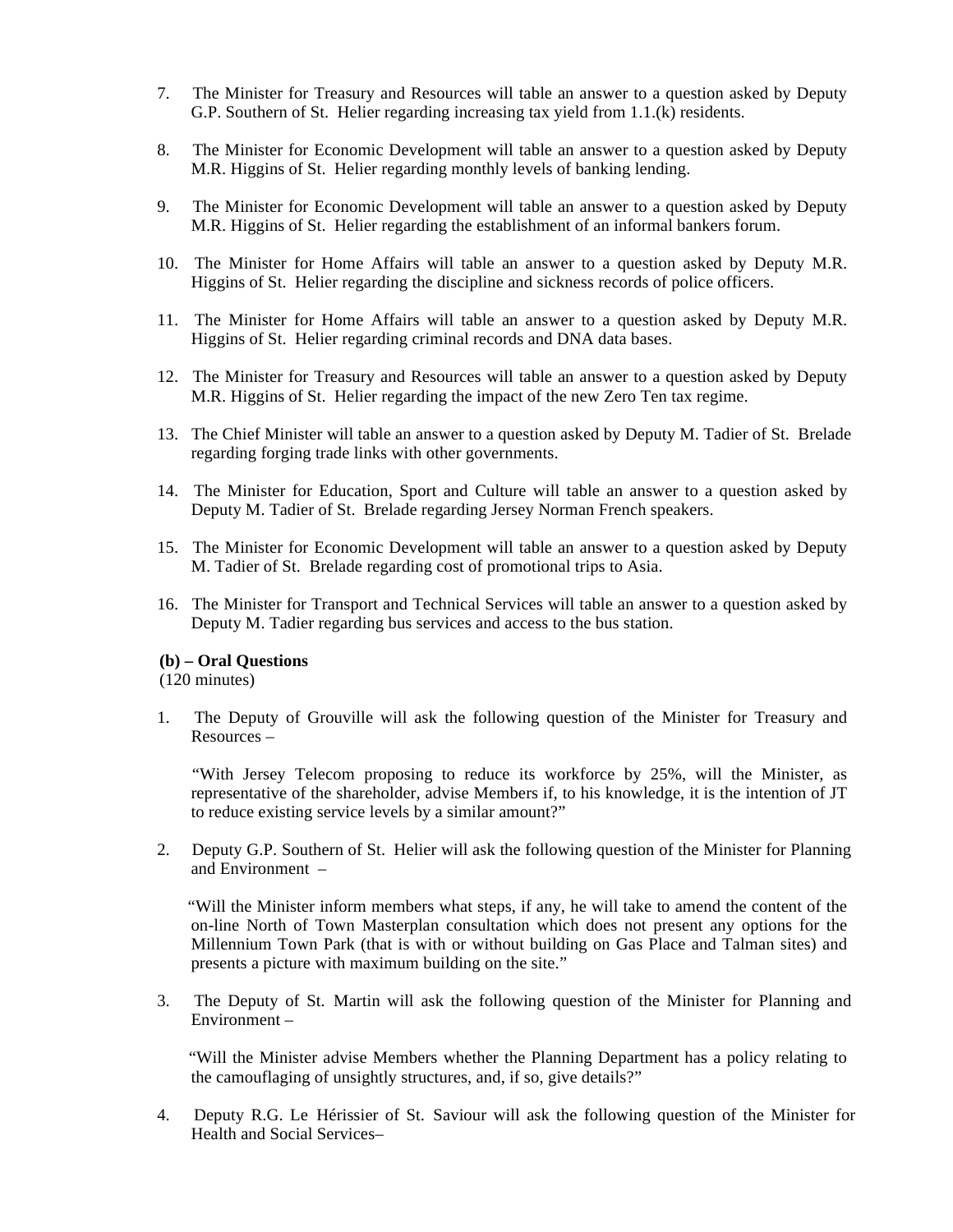"Could the Minister describe what steps, if any, have been taken to reduce "Health Tourism" and advise whether or not they have been successful?"

5. Deputy J.M. Macon of St. Saviour will ask the following question of the Minister for Education, Sport and Culture –

 "Can the Minister advise the Assembly what qualifications, if any, are required to teach the Personal Social Health Education (PSHE) element of the curriculum?"

6. Senator A. Breckon will ask the following question of the Chief Minister –

 "Can the Chief Minister advise the Assembly how much per hour the Waterfront Enterprise Board charges those who overstay their parking time at the Waterfront Car Park?"

7. Deputy R.G. Le Hérissier of St. Saviour will ask the following question of the Minister for Home Affairs–

 "What further opportunities, if any, does the Minister see to "civilianise" tasks currently performed by Police Officers?"

8. Deputy G.P. Southern of St. Helier will ask the following question of the Minister for Health and Social Services –

 "Will the Minister inform members whether the funding for the implementation of the Williamson Report has been finally agreed and, if so, when was it agreed and will she inform members what elements, if any, are in place for 2010 onwards?"

9. The Deputy of Grouville will ask the following question of the Minister for Home Affairs –

 "Is the Home Affairs budget currently funding both the salary of the suspended Chief Officer of Police and the Acting Chief Officer, and, if so, could the Minister advise how many regular police on the beat one of the salaries and pension provision would pay for?"

10. Deputy J.M. Macon of St. Saviour will ask the following question of the Chairman of the Privileges and Procedures Committee –

 "Will the Chairman undertake to review the original list of considerations for the review into the efficiency of States business, to include other matters offered to her by States Members before the January hearings, and will she inform the Assembly of the membership of the review group and the criteria for their appointment?"

11. The Deputy of St. Martin will ask the following question of the Minister for Economic Development –

 "Given that on 26th September 2007, the States approved P117/2007 and requested the Minister for Economic Development to review the current liquor licence fees charged annually under the Licensing (Jersey) Law 1974 and to finalise the review and publish its findings no later than 1st August 2008, will the Minister inform Members why the findings have not been published and when they will be published?"

#### **(c) – Questions to Ministers without notice (30 minutes) –**

1st question period – Minister for Home Affairs

2nd question period – Chief Minister for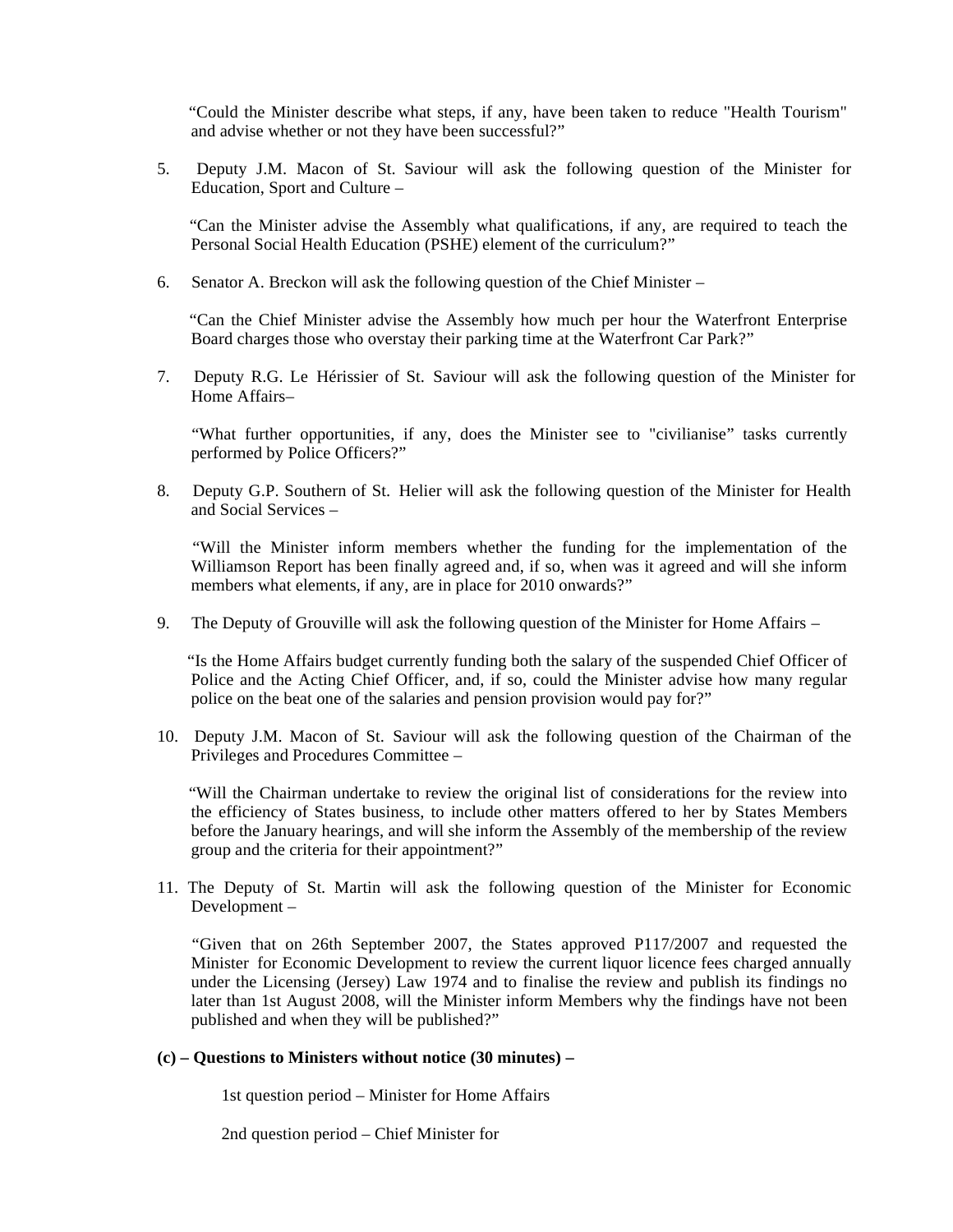## **J. PERSONAL STATEMENTS**

## **K. STATEMENTS ON A MATTER OF OFFICIAL RESPONSIBILITY**

## **L. PUBLIC BUSINESS**

| Budget Statement 2010.<br>Lodged: 27th October 2009.<br>Minister for Treasury and Resources.                                                                          | P.179/2009.                         |
|-----------------------------------------------------------------------------------------------------------------------------------------------------------------------|-------------------------------------|
| Budget Statement 2010 (P.179/2009): comments.<br>Presented: 27th November 2009.<br>Minister for Planning and Environment.                                             | P.179/2009.<br>Com.                 |
| Budget Statement 2010 (P.179/2009): amendment.<br>Lodged: 20th November 2009.<br>Senator T.J. Le Main.                                                                | P.179/2009.<br>Amd.                 |
| Budget Statement 2010 (P.179/2009): amendment (P.179/2009 Amd.)-<br>amendment.<br>Lodged: 1st December 2009.<br>Minister for Treasury and Resources.                  | P.179/2009.<br>Amd.Amd.             |
| Budget Statement 2010 (P.179/2009): second amendment.<br>Lodged: 24th November 2009.<br>Deputy S.S.P.A. Power of St. Brelade.                                         | P.179/2009.<br>Amd. $(2)$           |
| Budget Statement 2010 (P.179/2009): second amendment (P.179/2009 Amd.<br>$(2)$ ) – comments.<br>Presented: 1st December 2009.<br>Minister for Treasury and Resources. | P.179/2009.<br>Amd. $(2)$ .<br>Com. |
| Budget Statement 2010 (P.179/2009): third amendment.<br>Lodged: 24th November 2009.<br>Senator A. Breckon.                                                            | P.179/2009.<br>Amd. $(3)$           |
| Budget Statement 2010 (P.179/2009): third amendment (P.179/2009 Amd.(3))–<br>comments.<br>Presented: 1st December 2009.<br>Minister for Treasury and Resources.       | P.179/2009.<br>Amd. $(3)$ .<br>Com. |
| Draft Finance (2010 Budget) (Jersey) Law 200-.<br>Lodged: 27th October 2009.<br>Minister for Treasury and Resources.                                                  | P.180/2009.                         |
| Draft Income Tax (Amendment No. 34) (Jersey) Law 200.<br>Lodged: 27th October 2009.<br>Minister for Treasury and Resources.                                           | P.181/2009.                         |
| Draft Goods and Services Tax (Amendment No. 2) (Jersey) Law 200.<br>Lodged: 27th October 2009.<br>Minister for Treasury and Resources.                                | P.182/2009.                         |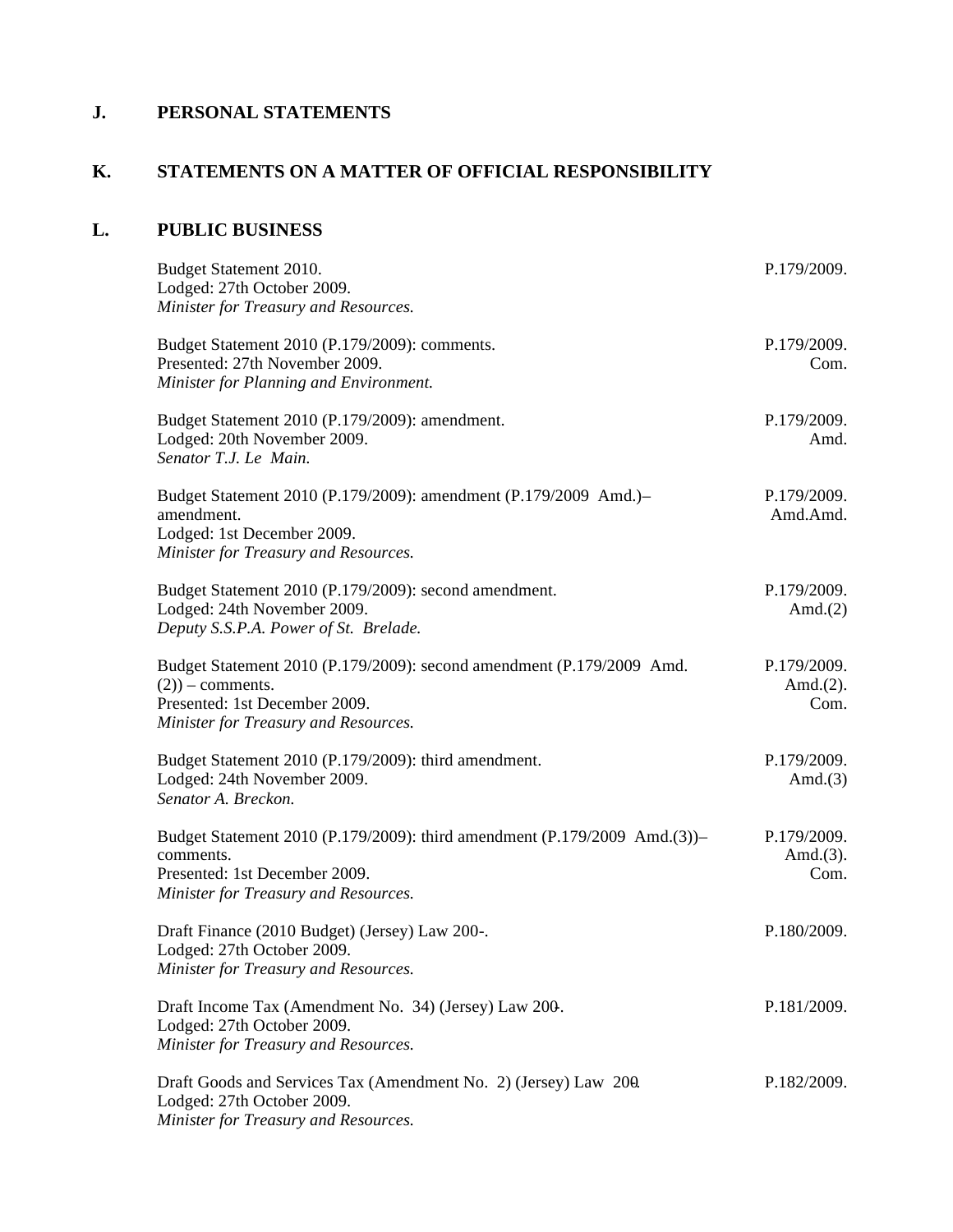| Draft Goods and Services Tax (Amendment) (Jersey) Regulations 200-.<br>Lodged: 27th October 2009.<br>Minister for Treasury and Resources.                                                | P.183/2009. |  |  |
|------------------------------------------------------------------------------------------------------------------------------------------------------------------------------------------|-------------|--|--|
| Draft Taxation (Land Transactions) (Jersey) Law 2009 (Appointed Day) Act<br>$200-.$<br>Lodged: 30th September 2009.<br>Minister for Treasury and Resources.                              | P.158/2009. |  |  |
| Draft Taxation (Land Transactions) (Amendment of Law) (Jersey) Regulations<br>$200-.$<br>Lodged: 30th September 2009.<br>Minister for Treasury and Resources.                            | P.159/2009. |  |  |
| Draft Tariff of Harbour Dues.<br>Lodged: 20th October 2009.<br>Minister for Economic Development.                                                                                        | P.178/2009. |  |  |
| 'User Pays' Charges: pathology.<br>Lodged: 27th October 2009.<br>Minister for Health and Social Services.                                                                                | P.185/2009. |  |  |
| Draft Health Insurance (Medical Benefit) (Amendment No. 2) (Jersey)<br>Regulations 200-.<br>Lodged: 27th October 2009.<br>Minister for Social Security.                                  | P.184/2009. |  |  |
| Rate Appeal Board: appointment of members.<br>Lodged: 11th November 2009.<br>Minister for Treasury and Resources.                                                                        | P.191/2009. |  |  |
| Jersey Police Complaints Authority: appointment of members.<br>Lodged: 12th November 2009.<br>Minister for Home Affairs.                                                                 | P.192/2009. |  |  |
| Public Employees Contributory Retirement Scheme Committee of<br>Management: membership.<br>Lodged: 25th November 2009.<br>Chief Minister.<br>(Cannot be debated until 9th December 2009) | P.199/2009. |  |  |
| Jersey Appointments Commission: appointment of Chairman and member.<br>Lodged: 25th November 2009.<br>Chief Minister.<br>(Cannot be debated until 9th December 2009)                     | P.200/2009. |  |  |
| <b>ARRANGEMENT OF PUBLIC BUSINESS</b>                                                                                                                                                    |             |  |  |
|                                                                                                                                                                                          |             |  |  |

Property and Infrastructure Regeneration: the States of Jersey Development Company Limited (as amended). Lodged: 2nd June 2009. *Council of Ministers.* P.79/2009. (re-issue)

#### **M. ARRANGEMENT OF PUBLIC BUSINESS**

### **19th January 2010**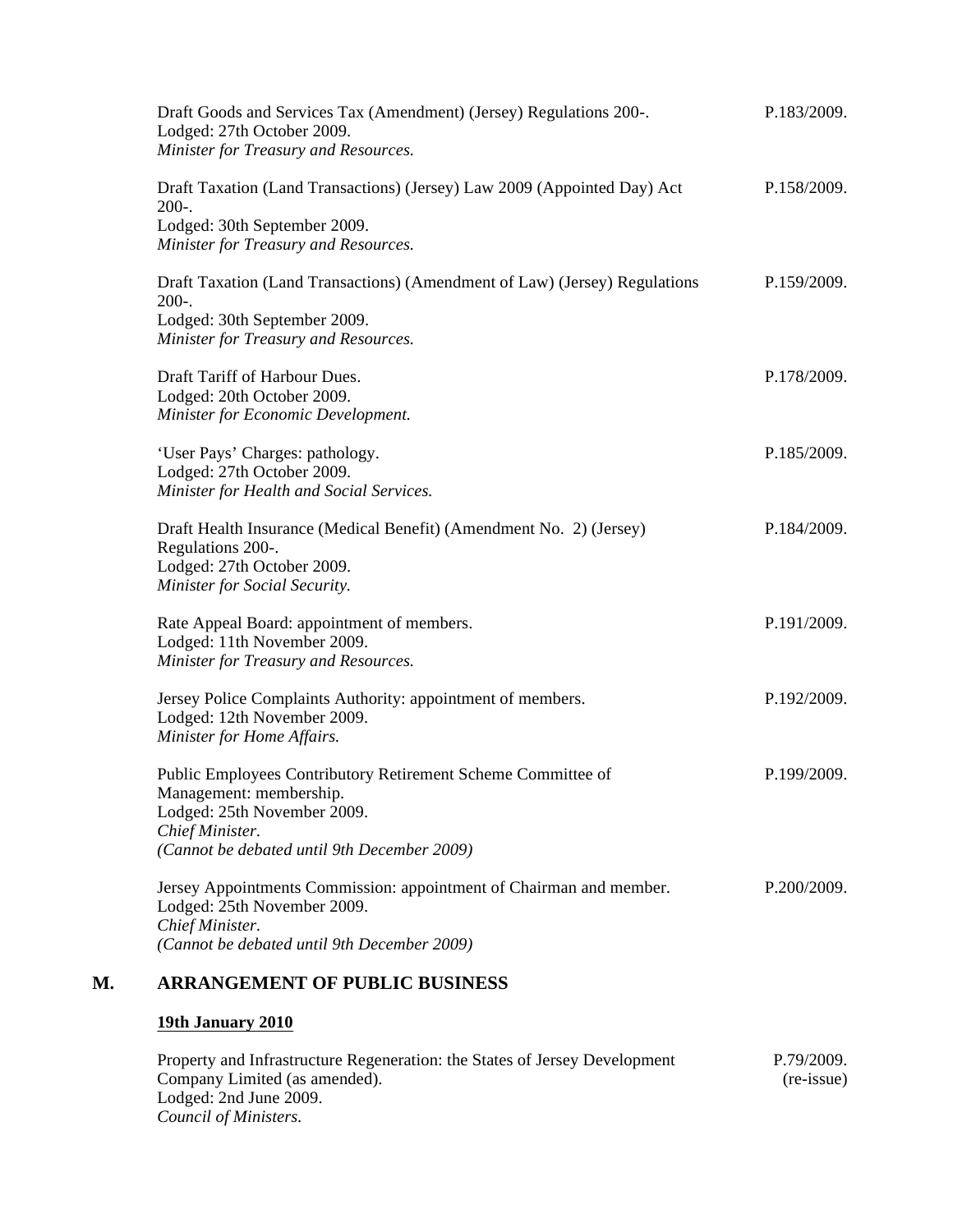| Property and Infrastructure Regeneration: the States of Jersey Development<br>Company Limited (P.79/2009) – amendment.<br>Lodged: 8th June 2009.<br>Connétable of St. Helier.         | P.79/2009.<br>Amd.        |  |
|---------------------------------------------------------------------------------------------------------------------------------------------------------------------------------------|---------------------------|--|
| Property and Infrastructure Regeneration: the States of Jersey Development<br>Company Limited (P.79/2009) – second amendment.<br>Lodged: 20th October 2009.<br>Council of Ministers.  | P.79/2009.<br>Amd. $(2)$  |  |
| Property and Infrastructure Regeneration: the States of Jersey Development<br>Company Limited (P.79/2009) – third amendment.<br>Lodged: 2nd December 2009.<br>Senator J.L. Perchard.  | P.79/2009.<br>Amd. $(3)$  |  |
| Draft Gambling (2010 Fees) (Jersey) Regulations 200-.<br>Lodged: 8th September 2009.<br>Minister for Economic Development.<br>(Principles and Regulation 1 adopted 2nd December 2009) | P.141/2009.               |  |
| Draft Gambling (2010 Fees) (Jersey) Regulations 200- (P.141/2009):<br>amendment.<br>Lodged: 6th October 2009.<br>Deputy of St. Martin.                                                | P.141/2009.<br>Amd.       |  |
| Draft Gambling (2010 Fees) (Jersey) Regulations 200- (P.141/2009):<br>amendment (P.141/2009 Amd.) – comments.<br>Presented: 16th November 2009.<br>Minister for Economic Development. | P.141/2009.<br>Amd.Com.   |  |
| Draft Gambling (2010 Fees) (Jersey) Regulations 200- (P.141/2009): second<br>amendment.<br>Lodged: 17th November 2009.<br>Deputy E.J. Noel of St. Lawrence.                           | P.141/2009.<br>Amd. $(2)$ |  |
| Plémont Holiday Village: acquisition by the Public.<br>Lodged: 9th September 2009.<br>Connétable of St. Ouen.                                                                         | P.144/2009.               |  |
| Draft Data Protection (Amendment No. 2) (Jersey) Law 200.<br>Lodged: 16th September 2009.<br>Minister for Treasury and Resources.                                                     | P.147/2009.               |  |
| Carbon Intensity of Imported Electricity: review.<br>Lodged: 30th September 2009.<br>Deputy P.V.F. Le Claire of St. Helier.                                                           | P.156/2009.               |  |
| Natural Gas Pipeline: strategic study.<br>Lodged: 30th September 2009.<br>Deputy P.V.F. Le Claire of St. Helier.                                                                      | P.157/2009.               |  |
| 'User Pays' Charges: States of Jersey Police.<br>Lodged: 19th October 2009.<br>Minister for Home Affairs.                                                                             | P.176/2009.               |  |
| 'User Pays' Charges: States of Jersey Police (P.176/2009) – amendment.                                                                                                                | P.176/2009.               |  |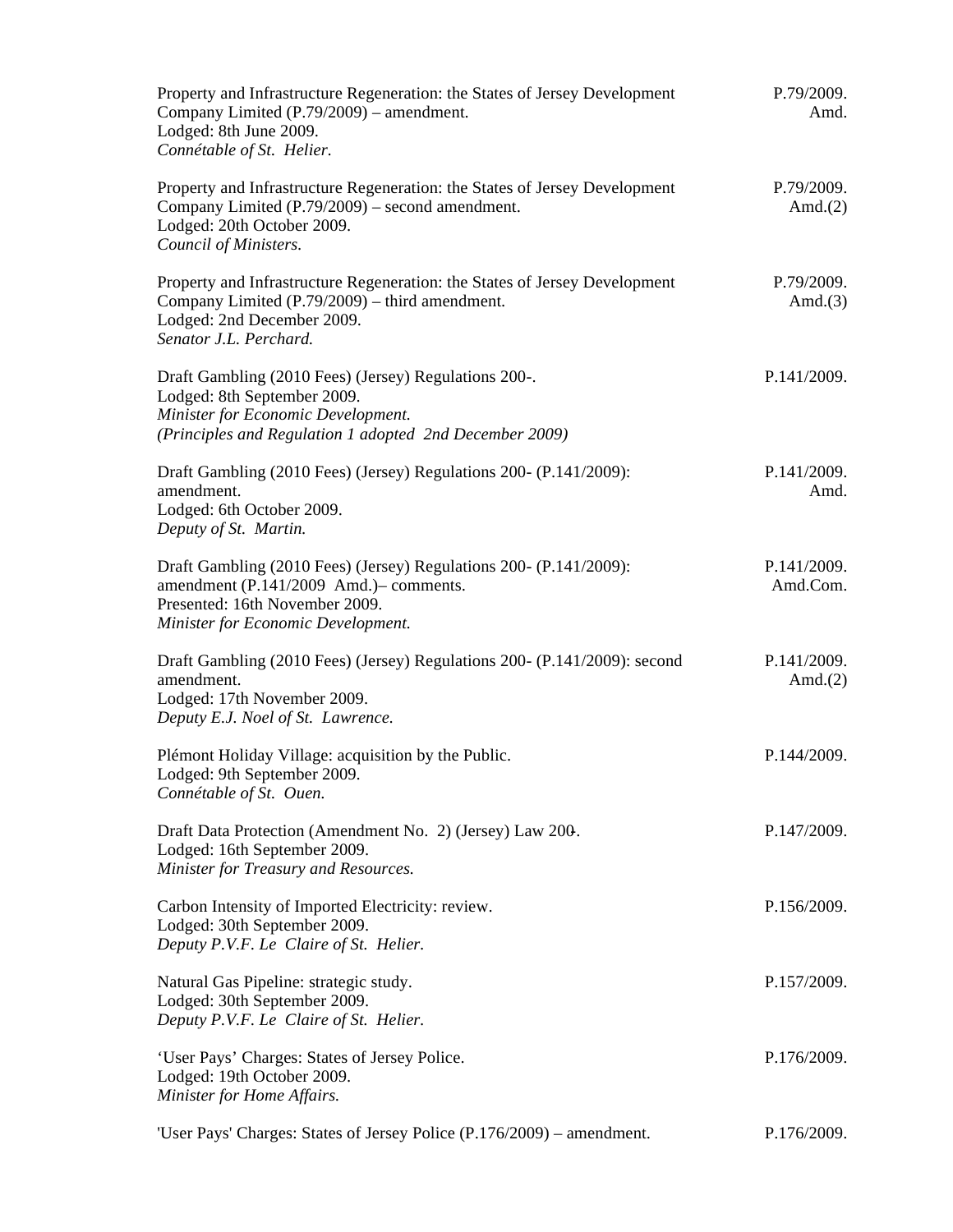| Lodged: 6th November 2009.<br>Deputy of St. Martin.                                                                                                                                                           | Amd.                   |
|---------------------------------------------------------------------------------------------------------------------------------------------------------------------------------------------------------------|------------------------|
| Blackberries: costs for Ministers and Assistant Ministers and use in the<br>Assembly.<br>Lodged: 29th October 2009.<br>Deputy T.M. Pitman of St. Helier.                                                      | P.186/2009.            |
| Blackberries: costs for Ministers and Assistant Ministers and use in the<br>Assembly $(P.186/2009)$ – comments.<br>Presented: 30th November 2009.<br>Council of Ministers.                                    | P.186/2009.<br>Com.    |
| Blackberries: costs for Ministers and Assistant Ministers and use in the<br>Assembly $(P.186/2009)$ – comments.<br>Presented: 1st December 2009.<br>Privileges and Procedures Committee.                      | P.186/2009.<br>Com.(2) |
| Fort Regent: establishment of a working group.<br>Lodged: 3rd November 2009.<br><b>Education and Home Affairs Scrutiny Panel.</b>                                                                             | P.188/2009.            |
| Fort Regent: establishment of a working group (P.188/2009) – amendment.<br>Lodged: 24th November 2009.<br>Deputy T.M. Pitman of St. Helier.                                                                   | P.188/2009.<br>Amd.    |
| Draft Planning and Building (Amendment No. 5) (Jersey) Law 200.<br>Lodged: 3rd November 2009.<br>Minister for Planning and Environment.                                                                       | P.189/2009.            |
| Draft Supply of Goods and Services (Jersey) Regulations 200-.<br>Lodged: 11th November 2009.<br>Minister for Economic Development.                                                                            | P.190/2009.            |
| 'User Pays' Charges: Immigration fees.<br>Lodged: 17th November 2009.<br>Minister for Home Affairs.                                                                                                           | P.193/2009.            |
| States of Jersey Law: Quorum in the States.<br>Lodged: 17th November 2009.<br>Deputy T.M. Pitman of St. Helier.                                                                                               | P.194/2009.            |
| Committee of Inquiry: confidential files held by States of Jersey Police on<br>States Members and others.<br>Lodged: 17th November 2009.<br>Deputy M.R. Higgins of St. Helier.                                | P.197/2009.            |
| Committee of Inquiry: confidential files held by States of Jersey Police on<br>States Members and others $(P.197/2009)$ – comments.<br>Presented: 20th November 2009.<br>Minister for Treasury and Resources. | P.197/2009.<br>Com.    |
| Committee of Inquiry: confidential files held by States of Jersey Police on<br>States Members and others (P.197/2009) – amendment.<br>Lodged: 20th November 2009.<br>Deputy J.B. Fox of St. Helier.           | P.197/2009.<br>Amd.    |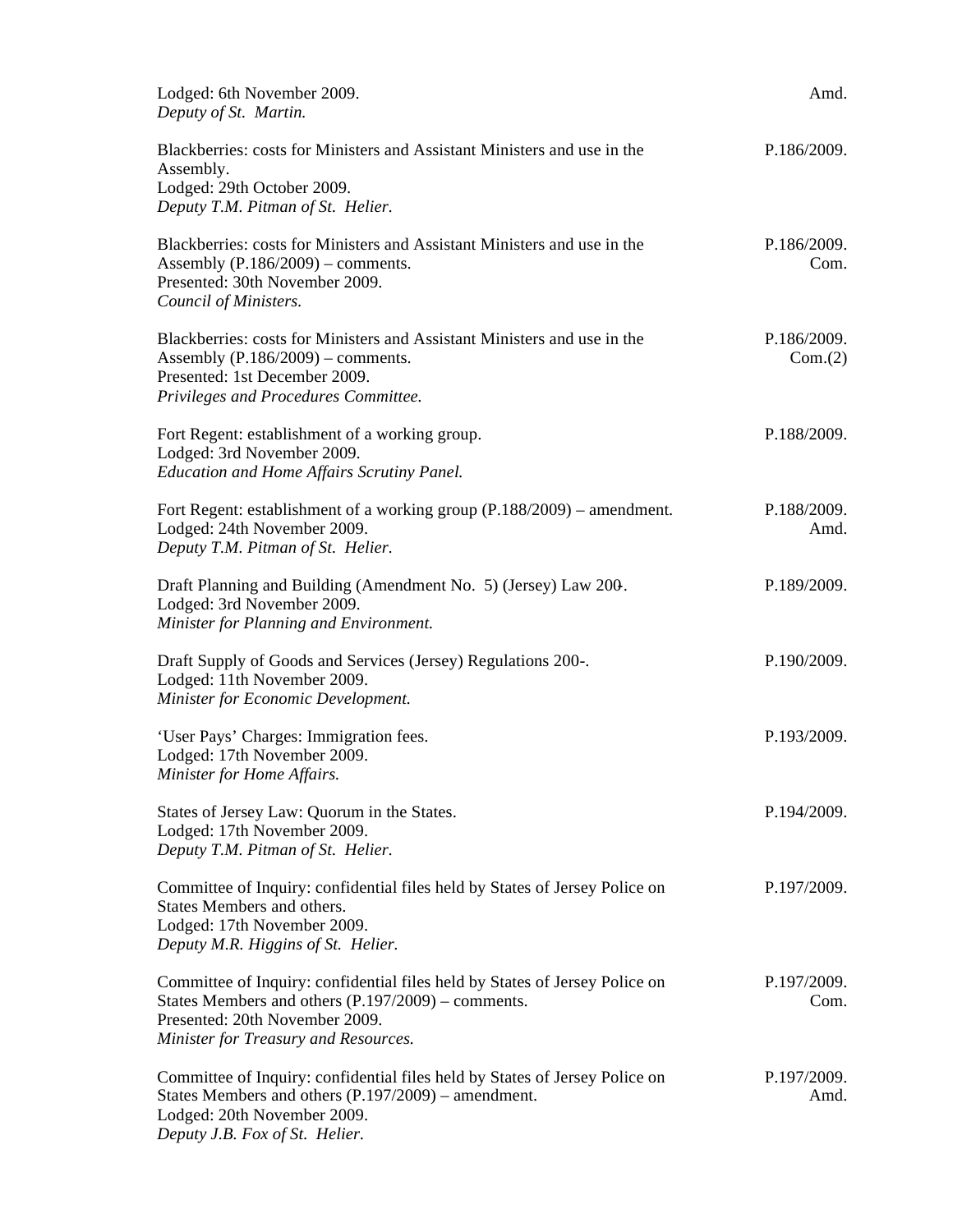| Draft Employment of States of Jersey Employees (Amendment No. 4) (Jersey)<br>Regulations 200-.<br>Lodged: 24th November 2009.<br>Chief Minister. | P.198/2009. |
|--------------------------------------------------------------------------------------------------------------------------------------------------|-------------|
| Strategy for dealing with young offenders: establishment of Working Group.<br>Lodged: 27th November 2009.<br>Deputy T.M. Pitman of St. Helier.   | P.201/2009. |
| Assemblée Parlementaire de la Francophonie, Jersey Branch–Branch Rules.<br>Lodged: 1st December 2009.<br>Connétable of St. Ouen.                 | P.203/2009. |
| Draft Public Holidays and Bank Holidays (Jersey) Act 200-.<br>Lodged: 1st December 2009.<br>Chief Minister.                                      | P.204/2009. |
| Appointments made by the States: revised procedures.<br>Lodged: 1st December 2009.<br>Privileges and Procedures Committee.                       | P.205/2009. |
| 2nd February 2010                                                                                                                                |             |
| Ann Court site: petition.                                                                                                                        | P.202/2009. |

**M.N. DE LA HAYE Greffier of the States**

3rd December 2009

Lodged: 27th November 2009. *Deputy J.A. Martin of St. Helier.*

**Note –**

**In accordance with the meeting dates fixed for 2009 by the Privileges and Procedures Committee, this meeting will continue, if necessary, on Wednesday 9th and Thursday 10th December 2009.**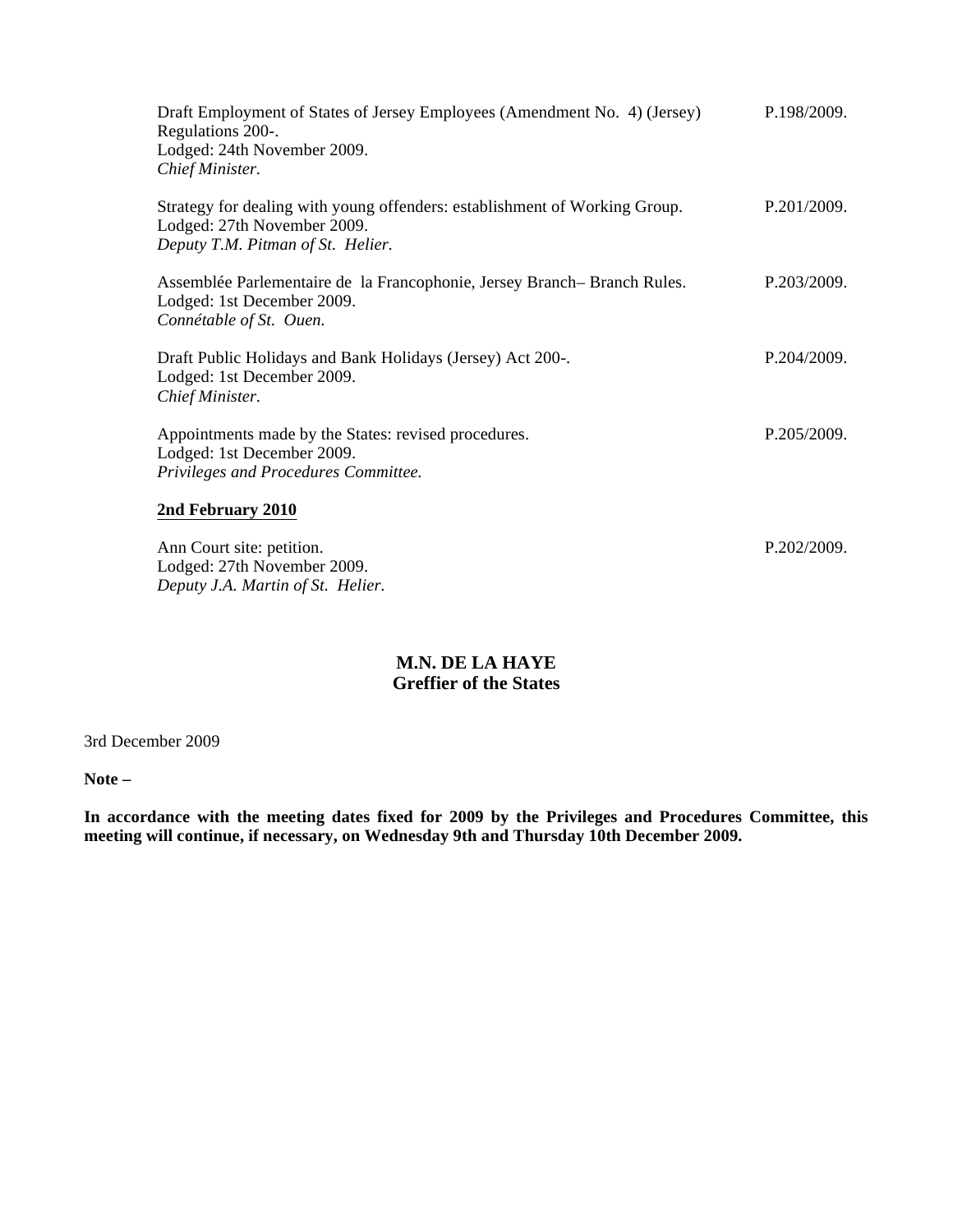#### **WRITTEN QUESTIONS**

#### (See Item  $I(a)$ )

1. The Minister of Home Affairs will table an answer to the following question asked by Senator S.C. Ferguson –

"Will the Minister confirm that Jersey subscribes to the Association of Chief Police Officers and if so, will he advise the Assembly –

What the total annual cost has been for the past 5 years showing the costs of attending meetings?

What advantages there are for Jersey in being a member?"

2 The Minister for Economic Development will table an answer to the following question asked by the Deputy of St. John–

"What was the nature of the suggested project between Harbours and the Octabomb Group, was this project pursued, were the States of Jersey Police and lawyers involved, and , if so, why?

How much money, if any, did the Department lose in relation to this matter?"

3. The Minister for Treasury and Resources will table an answer to the following question asked by Deputy G.P. Southern of St. Helier–

"Given that total employment in the Telecoms market has increased from 480 to 557 since the introduction of competition, will the Minister inform members of the numbers of locally qualified, non locally qualified and J category employee within the 557 and specifically the new 77 posts created, along with the distribution of these jobs between Jersey Telecom and its competitors?"

4. The Minister for Treasury and Resources will table an answer to the following question asked by Deputy G.P. Southern of St. Helier–

 "Will the Minister, as majority shareholder, inform members what specific assistance, both financial and otherwise, he has offered to Jersey Telecom management and employee representatives to ameliorate the process of downsizing the workforce by any mechanisms other than compulsory redundancies? What consultation, if any, has he had with them since the announcement of 80 plus job losses?"

5. The Minister for Treasury and Resources will table an answer to the following question asked by Deputy G.P. Southern of St. Helier–

 "Will the Minister inform members of the rationale, if any, behind his proposal to freeze tax exemptions in the 2010 Budget in the light of the advice from the Fiscal Policy Panel not to increase taxation in a recession?"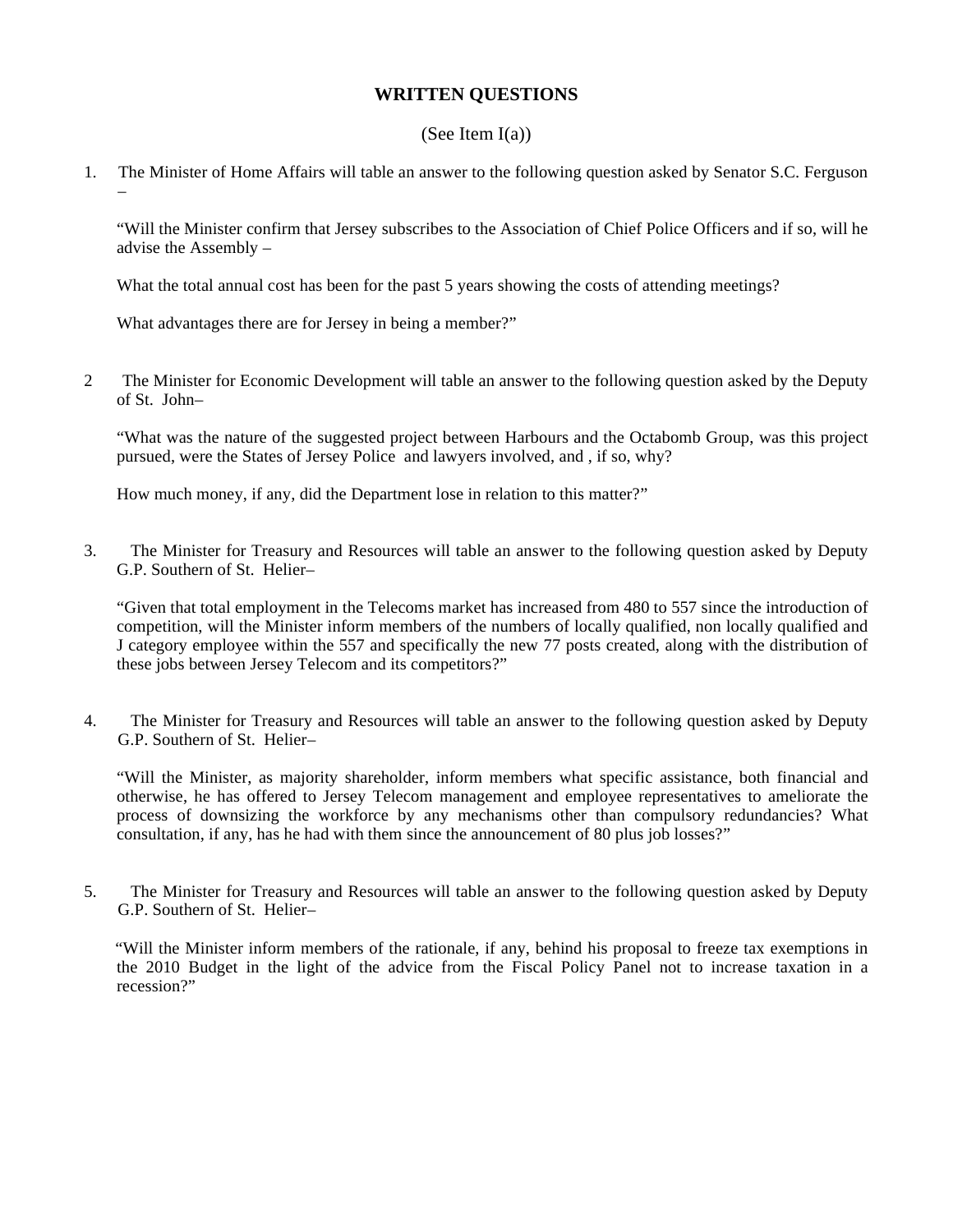6. The Minister for Treasury and Resources will table an answer to the following question asked by Deputy G.P. Southern of St. Helier–

 "Would the Minister provide Members with a summary of the effects of taxes (direct and indirect) and benefits on household incomes by quintiles for 2008 and, if not, why not, and can he inform members what the impact of the tax measures contained in the 2010 budget will be on the distribution of the tax burden?"

7. The Minister for Treasury and Resources will table an answer to the following question asked by Deputy G.P. Southern of St. Helier–

 "Will the Minister inform members what progress, if any, he has made on the scope for increasing the tax yield from 1(1)k residents already living in Jersey and those who may arrive in the near future?"

8. The Minister for Economic Development will table an answer to the following question asked by Deputy M.R. Higgins of St. Helier–

 "On 2nd June 2009, in response to a question regarding the level of bank lending to Islanders the Minister stated that he had invited the Jersey Bankers Association to provide aggregate lending data on an anonymised basis, but had not yet received a response. Would the Minister advise the Assembly of the outcome of the request and, if available, give details of the monthly levels of bank lending since June?"

9. The Minister for Economic Development will table an answer to the following question asked by Deputy M.R. Higgins of St. Helier–

 "On 2nd June 2009 in response to a question regarding the level of bank lending to Islanders the Minister stated that he had established an informal bankers forum, which has representatives from the Jersey Bankers Association including all but one of the high street banks and one of the secondary lenders. Would the Minister advise the Assembly:

- a) the names of the bodies that comprise the informal group;
- b) how many times that it has met to discuss bank lending;
- c) how many times it met to discuss depositor compensation;
- d) whether he will publish the agenda and minutes of these meetings and, if so, when?"
- 10. The Minister for Home Affairs will table an answer to the following question asked by Deputy M.R. Higgins of St. Helier–

 "Would the Minister provide the Assembly with a detailed breakdown of each of the last 5 years in respect of –

- a) the number of police officers, if any, who have been disciplined;
- b) the number of police officers, if any, who have been suspended from service;
- c) the number of police officers, if any, who have been charged with criminal offences;
- d) the number of officers, if any, who have been off work through ill health, together with the total number of hours accounted for by sickness for each of the last 5 years?"
- 11. The Minister for Home Affairs will table an answer to the following question asked by Deputy M.R. Higgins of St. Helier–

"Would the Minister provide the Assembly with the following information: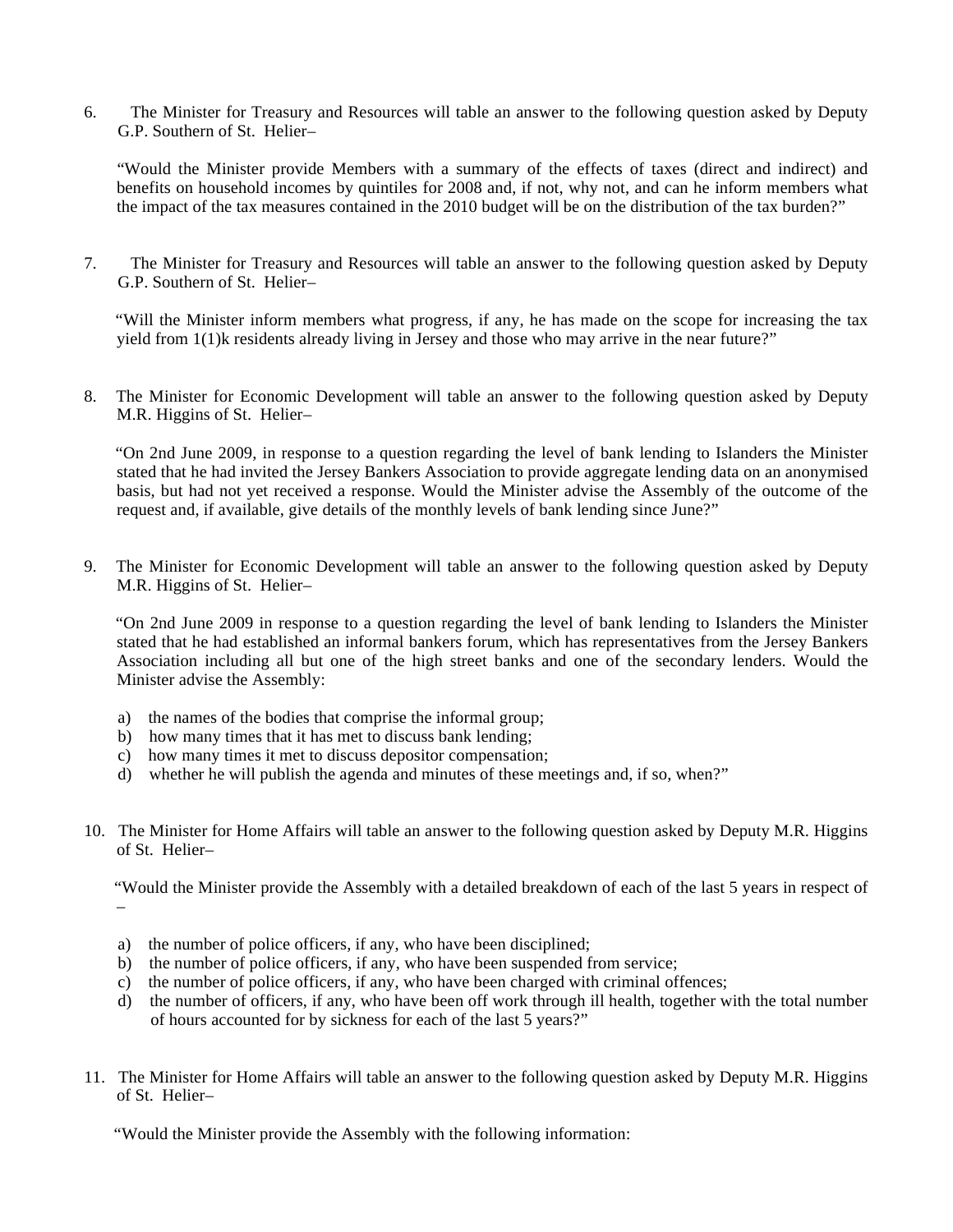- (a) the number of people in Jersey who have a criminal record;
- (b) the number of people whose DNA is recorded on the DNA database;
- (c) the number of people who have been arrested but not charged (who do not have an existing criminal record) whose DNA is recorded on the DNA database;
- (d) the number of criminal record checks to which Jersey Police have provided information within the Island over the last five years;
- (e) the policy followed with regard to the retention of DNA material obtained from people arrested but not charged with a criminal offence and, in particular, whether it is retained or destroyed immediately or after what period?"
- 12. The Minister for Treasury and Resources will table an answer to the following question asked by Deputy M.R. Higgins of St. Helier–

 "Would the Minister advise the Assembly of the causes of the forecast structural deficit (as opposed to the cyclical deficit caused by the recession) and in particular the impact of the new Zero Ten tax regime?"

13. The Chief Minister will table an answer to the following question asked by Deputy M. Tadier of St. Brelade –

 "What concerns, if any, does the Chief Minister (and the Council of Ministers) have about forging trade links with communist or otherwise uncertain governments with expansionist policies, with a poor record of human rights?

 Is he satisfied that the supervision of business in these countries meets 'Know Your Customer' (KYC) and similar minimum standards according to OECD, IMF and EU requirements?

 Has this subject even been discussed officially at Council of Minister meetings and if so, will the Chief Minister indicate, without necessarily breaking confidence, the nature and conclusion of any such discussion?"

14. The Minister for Education, Sport and Culture will table an answer to the following question asked by Deputy M. Tadier of St. Brelade–

 "What does the Minister estimate to be the total amount of Jersey Norman French speakers (those with a 'good' command of the language) in the Island and what consideration, if any, has been given to promoting the teaching of Chinese and Indian languages (which are spoken by about 2,500 million people) in Jersey schools rather than Jersey Norman French?"

15. The Minister for Economic Development will table an answer to the following question asked by Deputy M. Tadier of St. Brelade–

 "What was the public cost, if any, of supporting the recent finance promotion trips to Asia? Did the Jersey Financial Service Commission participate in any way and, if so, was this as a regulatory or promotional capacity?"

16. The Minister for Transport and Technical Services will table an answer to the following question asked by Deputy M. Tadier of St. Brelade–

 "Will the Minister confirm what hours the last buses run to in Summer and Winter; will the Minister give the current cost of keeping the bus station open in Summer and Winter and estimate the additional cost for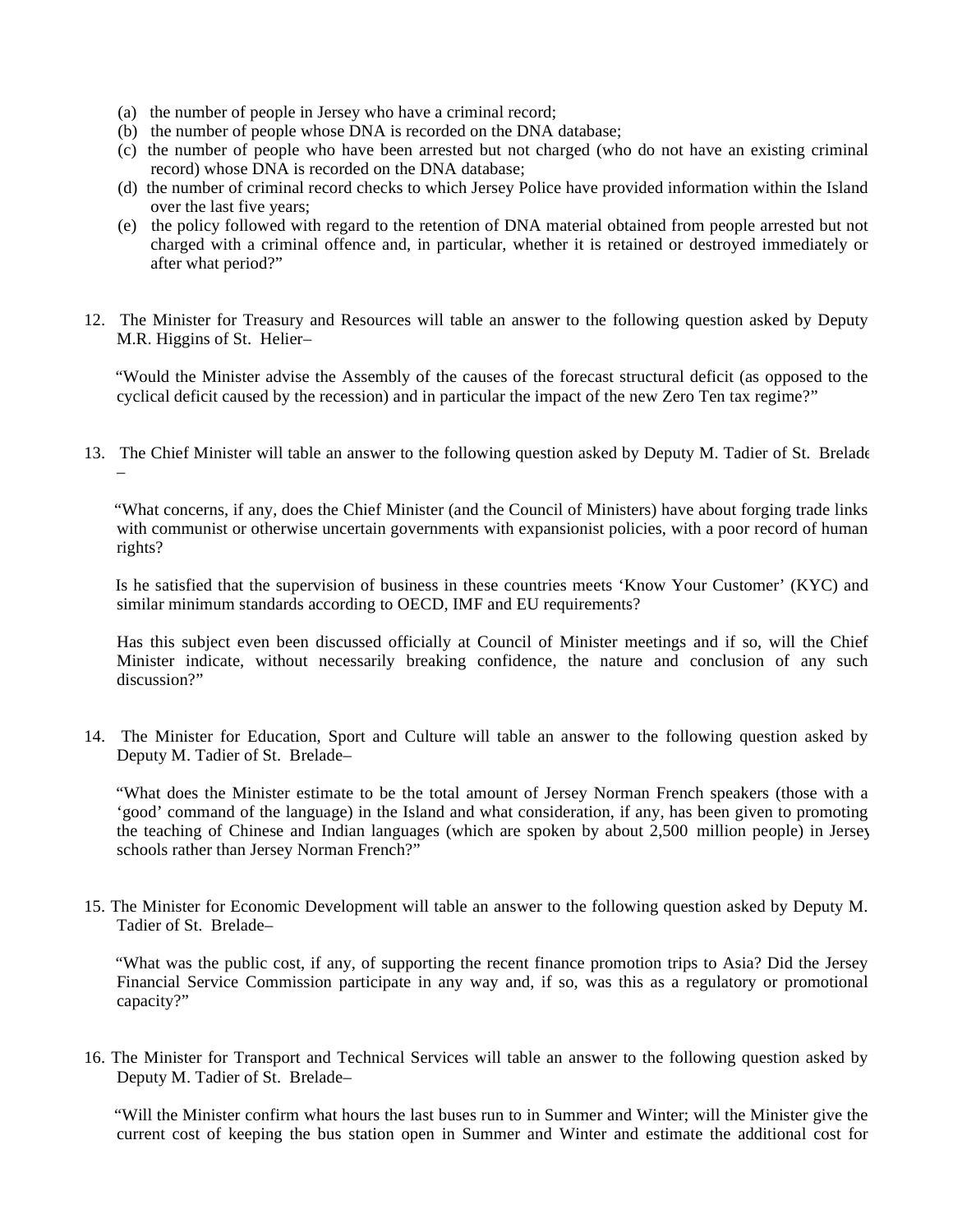keeping the bus station open until the last bus departs?"